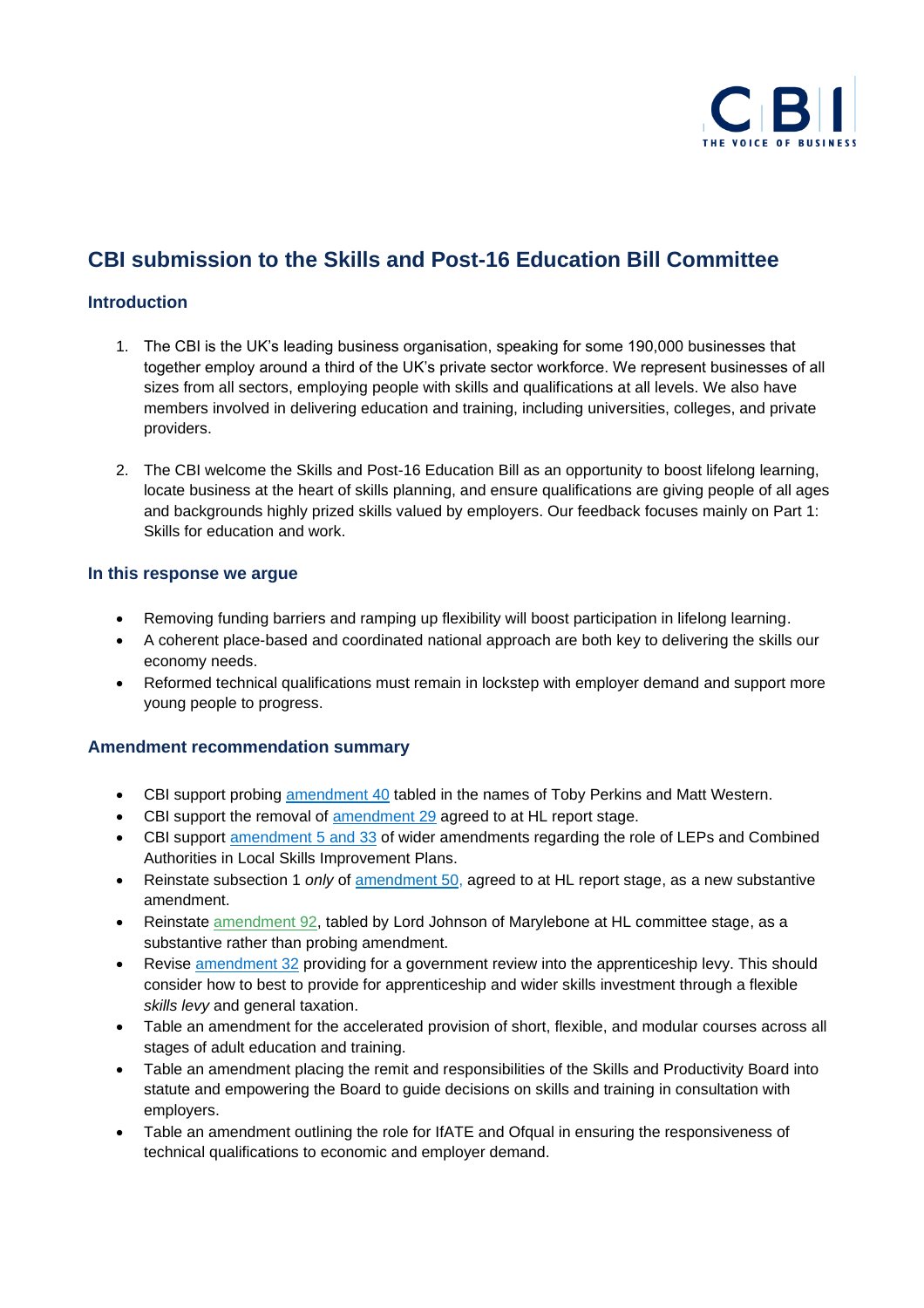## **Removing funding barriers and ramping up flexibility will boost participation in lifelong learning**

- 3. Over the next ten years, nine in ten people will need new skills to prevent future gaps emerging, costing an extra £13bn a year1. This will be vital to levelling up opportunity, decarbonising the economy, and capturing productivity gains through increased automation. Preventing skills gaps could provide a £150bn uplift to GVA by 2030 and increase workers' real wages by 8%-10%². This is a social as well as an economic imperative, with disadvantaged and lower skilled workers most likely to need retraining. Overall, we estimate three million people will be required to find jobs in new occupations altogether<sup>3</sup>.
- 4. The CBI strongly welcome the introduction of the Lifetime Skills Guarantee (LSG) and Lifelong Loan Entitlement (LLE), both in widening funding for adult education and training, and giving people greater flexibility to gain new skills throughout their careers. But the Bill can go further to maximise the reach and impact of these reforms.
- 5. Laying the LSG into statute would offer a genuine guarantee for people of all ages and backgrounds and send a clear signal of the government's commitment to lifelong learning. Extending the guarantee to Level 2 and ensuring it remains agile can allow more people to access a training pathway and build the skills to progress in work. This will maximise impact for people in need of retraining, and disadvantaged adults likely to have received little training since leaving school. That is, those with most to gain from government support. The Committee should therefore reinstate subsection 1 *only* of [amendment 50](https://bills.parliament.uk/bills/2868/stages/15688/amendments/88841) agreed to at HL report stage. This should act as a new substantive amendment.
- 6. Whilst the recent easing of equivalent and lower qualification (ELQ) restrictions at Level 3 is welcome, current rules will limit the reach of both the LSG and LLE. As our economy changes, many qualifications and skills have depreciating labour market value. Rigid barriers to retraining risk economic displacement, with people prevented from gaining the new skills they need. Restating amendment 92 [after clause 15,](https://bills.parliament.uk/publications/42898/documents/728) tabled by Lord Johnson of Marylebone, would enable the Secretary of State to conduct an economic impact assessment of existing rules and pursue an approach that both widens access to education and training, and delivers a long term ROI for the taxpayer.
- 7. The CBI notes that the LLE will require further primary legislation before being introduced. Due consultation is necessary, but the 2025 timeframe must not be delayed. To drive upskilling across the economy, people need short, modular, and flexible courses that allow them to top up their skills, and fit training around their lives. Modular options also hold several advantages for firms, with the relevance, pace and ease of learning delivering a greater ROI and increased transfer of skills to the role<sup>4</sup> . Increased flexibility is needed to boost participation at lower, intermediate, and higher levels, with current provision overwhelmingly targeted at full qualifications. An amendment committing the government to accelerate the provision of more flexible and investible courses would be welcome.
- 8. Additional business spend is needed to prevent skills gaps emerging. But the apprenticeship levy is acting as a barrier, with both employers and government trying to utilise the funds. The levy cannot deliver the skills businesses need *and* fund apprenticeships for SMEs. Employers are reticent to release further investment when they have large sums of unspent levy they cannot use. Amendment [32](https://publications.parliament.uk/pa/bills/cbill/58-02/0176/amend/skills_pbc_rm_1126.pdf) risks further restricting employers' use of levy funds, adding dysfunction to an already broken system. Government needs to give firms more flexibility to spend their own skills budgets and raise funds separately for public investment. A DfE-HMT review should evaluate how best to provide for both apprenticeships and wider skills investment through a flexible *skills levy* and general taxation.

<sup>1</sup> Learning for Life (2020), CBI/McKinsey

<sup>2</sup> Seize the moment (2021), CBI/McKinsey

<sup>3</sup> Ibid.

<sup>4</sup> The Bitesize Revolution (2019), MindGym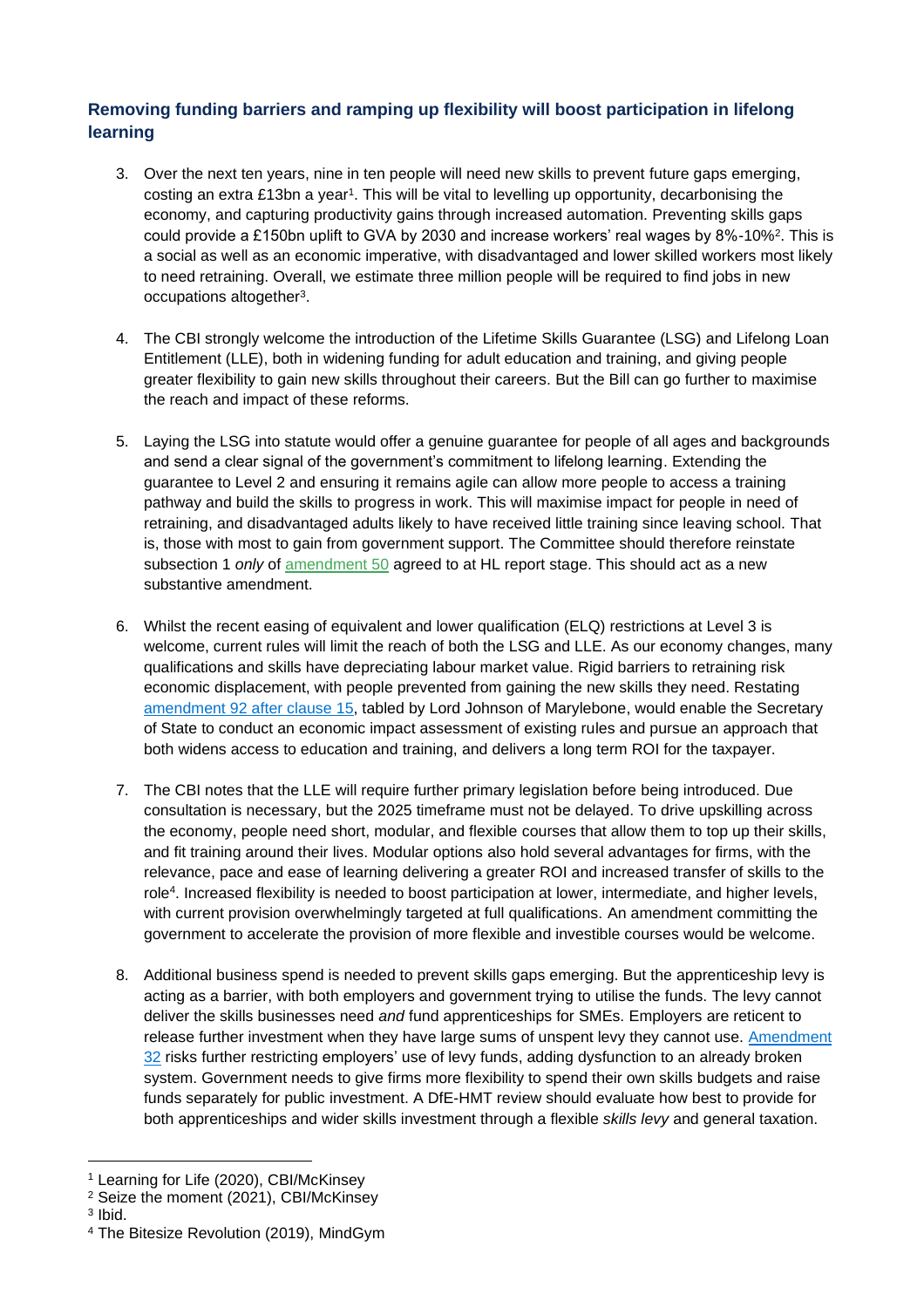## **A coherent place-based and coordinated national approach are both key to delivering the skills our economy needs.**

- 9. Businesses can serve as a driving force behind the UK's levelling up aspirations. For areas to capitalise on their unique strengths and deliver opportunities to people of all ages and backgrounds, a coordinated approach to skills is required. Proposals for Local Skills Improvement Plans (LSIPs) are a welcome opportunity to deliver this.
- 10. FE providers are anchored in their community and play a leading role in responding to economic need, supporting businesses with access to talent, innovation, and future workforce planning. However, they can be "under-utilised"<sup>5</sup> and "poorly understood" by some businesses who struggle to access the skills system and articulate their needs. This impacts providers' ability to remain responsive, as a critical mass of evidenced demand is necessary before they can invest in provision. LSIPs can therefore support in giving a voice to voiceless employers, and offering providers a comprehensive picture of economic needs, business demands, and learner aspirations, to respond to.
- 11. Combined Authorities and Local Enterprise Partnerships (LEPs) have made some progress in aggregating labour market intelligence and mobilising providers, business, and local government around shared priorities on skills. LSIPs should complement and harmonise the efforts of these actors to create a coherent approach with clear actions and accountabilities to drive the skills areas need. The CBI notes the raft of amendments in this area. Carrying forward [amendments 5 and 33](https://publications.parliament.uk/pa/bills/cbill/58-02/0176/amend/skills_pbc_rm_1126.pdf) can ensure LSIPs leverage broad insight and locate employers at the heart of skills planning.
- 12. Cementing collaboration between providers and drawing upon the strength of both FE and HE institutions can maximise the impact of LSIPs and ensure local areas benefit from connected training pathways. Partnership between colleges and universities can give people clear routes to progress their skills and enable employers to recruit and upskill their workforce across multiple stages of education and training. LSIPs should therefore have regard to relevant HE providers if present in an area.
- 13. Shadow ministers' [probing amendment](https://publications.parliament.uk/pa/bills/cbill/58-02/0176/amend/skills_pbc_rm_1126.pdf) (40) regarding the criteria the Government will use to determine what constitutes "local" is an important one. A fragmented approach across disconnected and competing geographies risks confusing employers and leaving gaps in coverage. LSIPs must cover the whole country when scaled up, with no part of the country left unrepresented.
- 14. The employer voice must be reflected in skills planning without losing balance between local regional, sectoral, and national priorities. The Government should consider whether the approach advocated in [amendment 39](https://publications.parliament.uk/pa/bills/cbill/58-02/0176/amend/skills_pbc_rm_1126.pdf) can complement work undertaken by the Skills and Productivity Board (SPB) in this regard. As a minimum, LSIPs should inform and be co-informed by priorities highlighted by the SPB. This can ensure efforts to boost local responsiveness do not push providers to become parochial.
- 15. The Government can also go further by placing the remit and responsibilities of the SPB into statute and empowering the Board to guide decisions on skills and training in consultation with employers. For example, with clear duties and adequate resource, the SPB could work with the Migration Advisory Committee to help monitor critical skills shortages and report to government on which additional training and qualifications should be funded via the National Skills Fund. This can ensure the Lifetime Skills Guarantee and Skills Bootcamps enable people to retrain into jobs most needed and boost the development of skills that would otherwise increase the need for immigration.

<sup>5</sup> Independent Commission for The College of the Future report (2020)